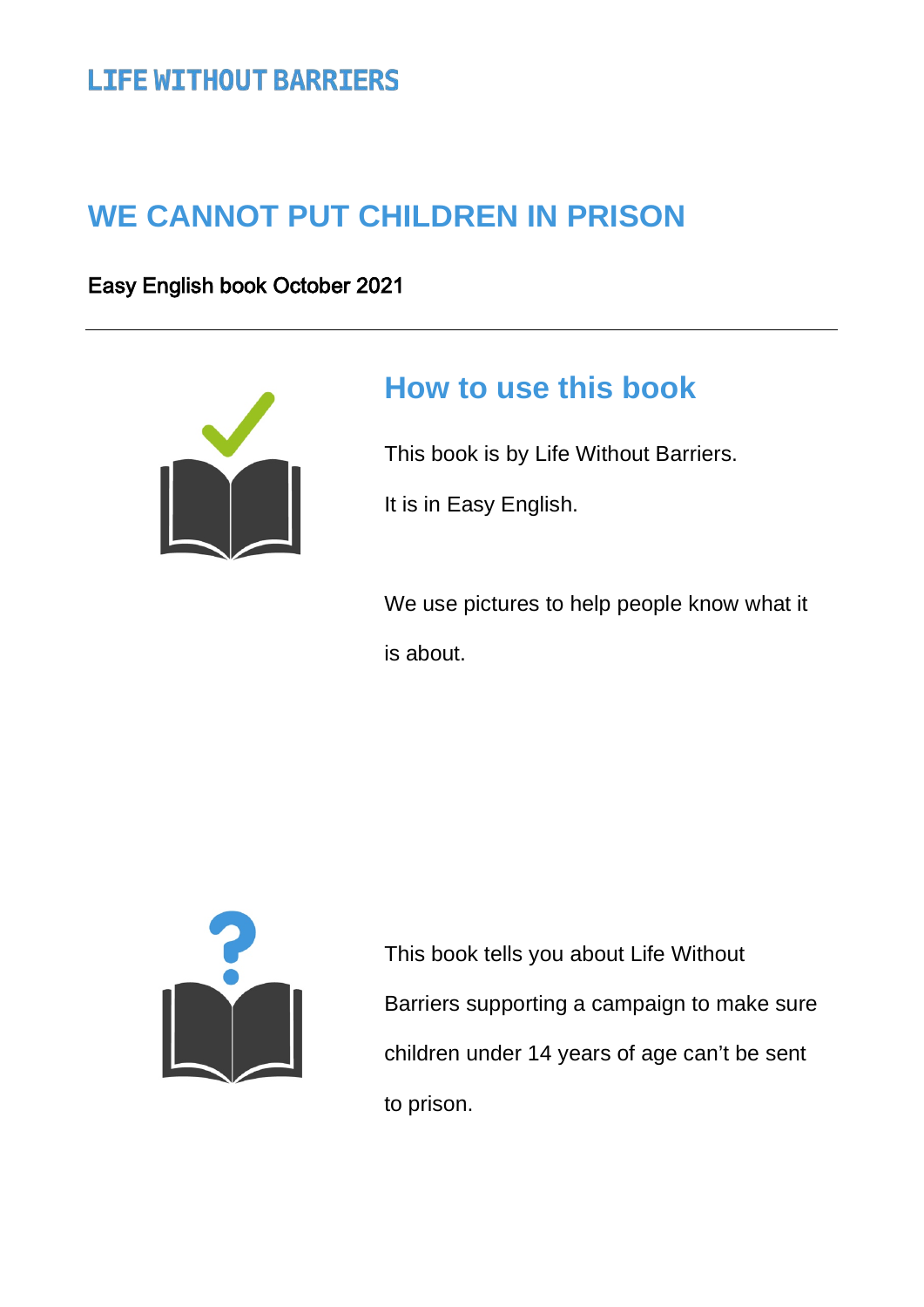#### WE CANNOT PUT CHILDREN IN PRISON

#### **LIFE WITHOUT BARRIERS**



In Australia, children as young as 10 can be sent to prison if they do something really wrong, like hurting someone badly.



At Life Without Barriers, we believe 10-yearsold is too young for a child to be sent to prison.



We have joined a campaign called #raisetheage, which means we believe that a child should be at least 14 before they can be sent to prison for doing something really wrong.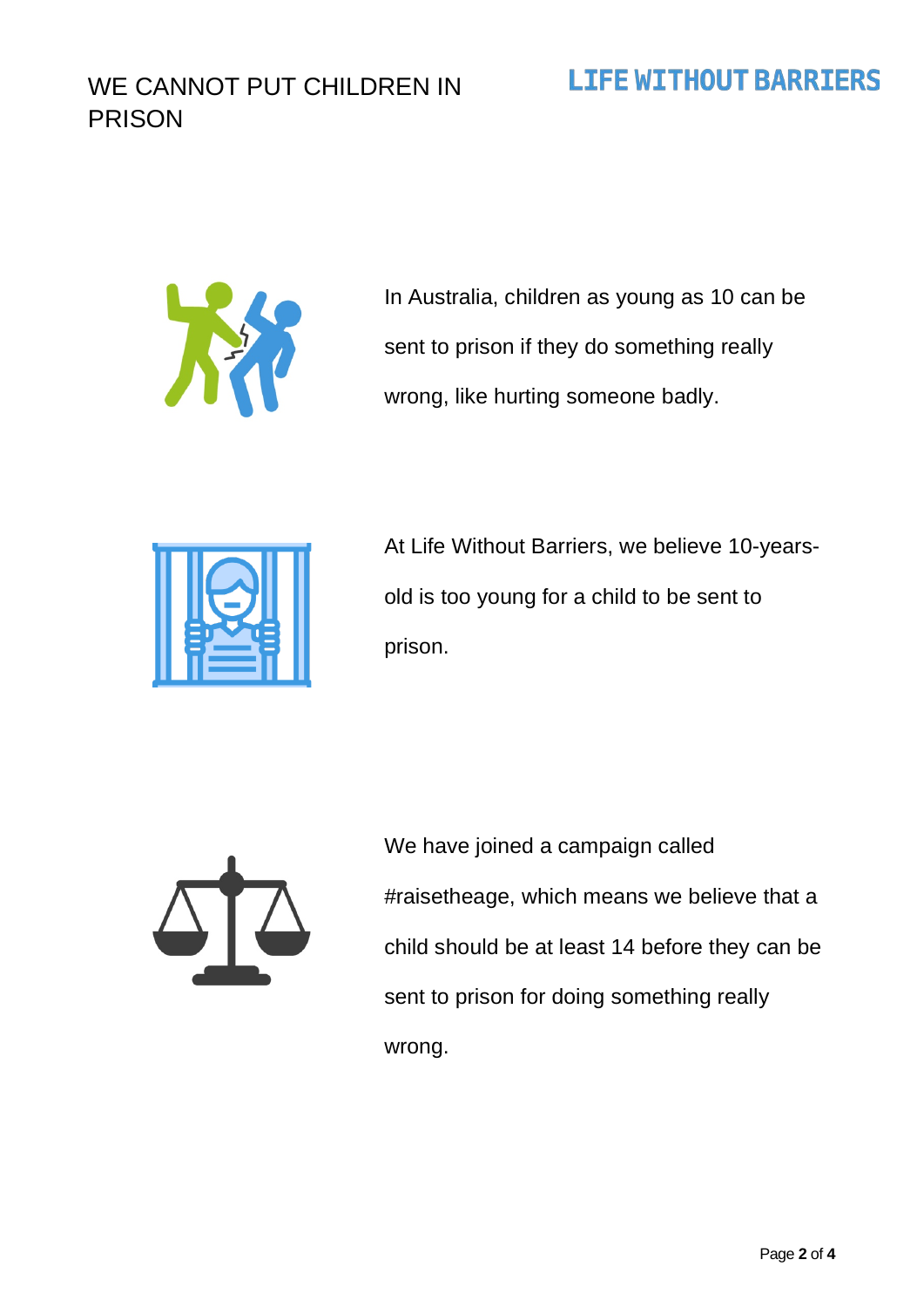#### WE CANNOT PUT CHILDREN IN PRISON

### **LIFE WITHOUT BARRIERS**

# 

Many other large organisations also believe the minimum age for sending a child to prison should be 14.



Life Without Barriers want every state and territory in Australia to change the law and make sure any child under 14-years-old can not be sent to prison.



We strongly believe children do not belong in prison.